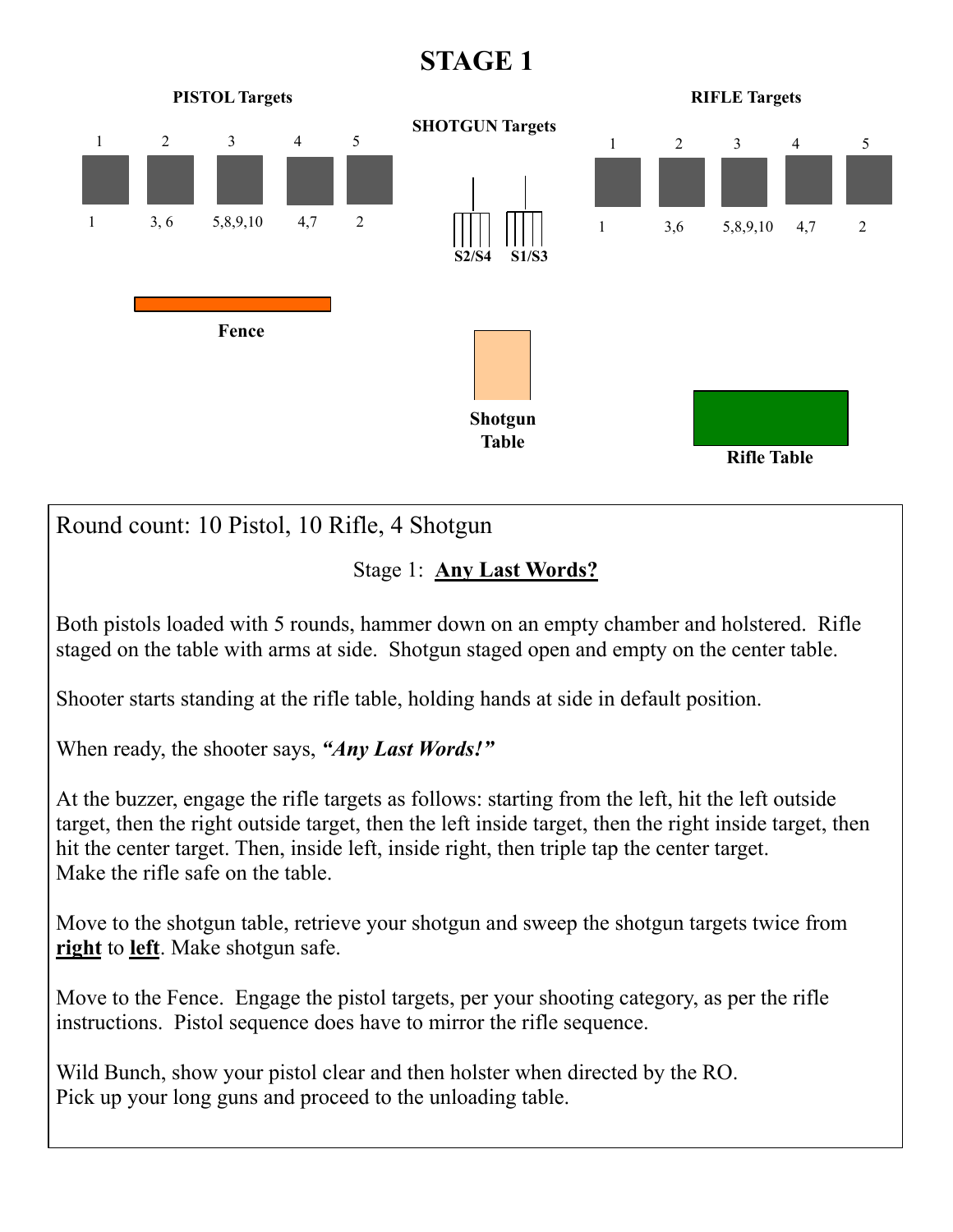**STAGE 2** 



Both pistols loaded with 5 rounds, hammer down on an empty chamber and holstered. Rifle staged on the table or held at the rifle table. Shotgun staged open and empty on the center table.

Shooter starts standing at the rifle table holding the rifle at Cowboy Port Arms.

When ready, the shooter says, *"Time's Up!"*

At the buzzer, with your rifle, hit the center target with 5 rounds. Then, sweep all five targets from either end. Make the rifle on the table.

Move to the shotgun table, retrieve your shotgun and sweep the shotgun targets twice from **right** to **left**. Make shotgun safe.

Move to the Fence. Engage the pistol targets, per your shooting category, as per the rifle instructions. Pistol sequence does not have to mirror the rifle sequence.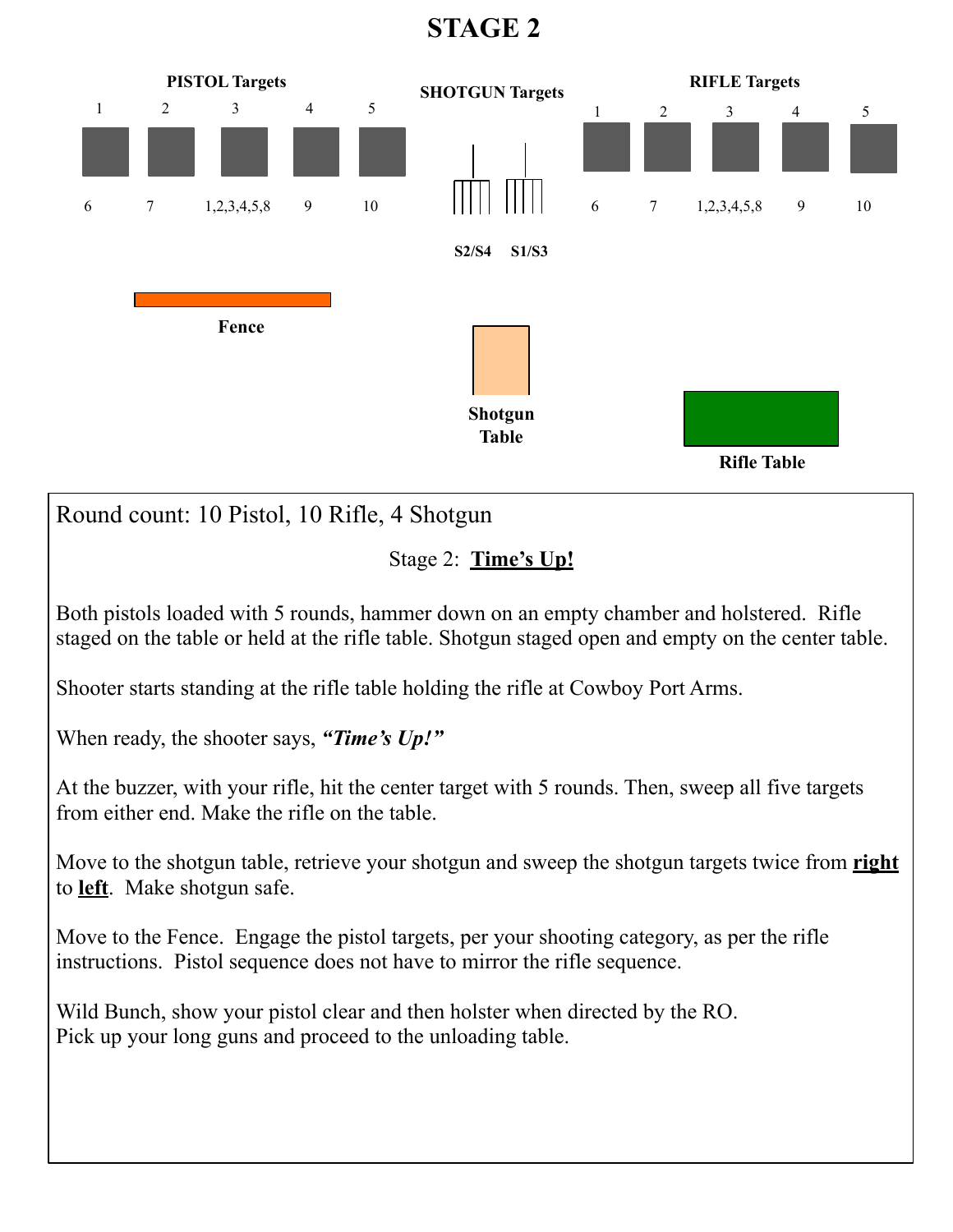**STAGE 3** 



Both pistols loaded with 5 rounds, hammer down on an empty chamber and holstered. Rifle staged on the rifle table. Shotgun staged open and empty on the center table.

Shooter starts standing at the rifle table with rifle pointing down range.

When ready, the shooter says, *"I've Had Enough of Your BS?"*

At the buzzer, with your rifle, starting on the left, hit the outside left, outside right, double tap the inside left, double tap the inside right, then sweep the targets from left to right for 4 rounds. Make the rifle safe on the table.

Move to the shotgun table and sweep the shotgun targets twice from **right** to **left**. Make the shotgun safe on the table.

Move to the Fence. Engage the pistol targets, per your shooting category, in the same order as the rifle. Pistol sequence does have to mirror the rifle sequence.